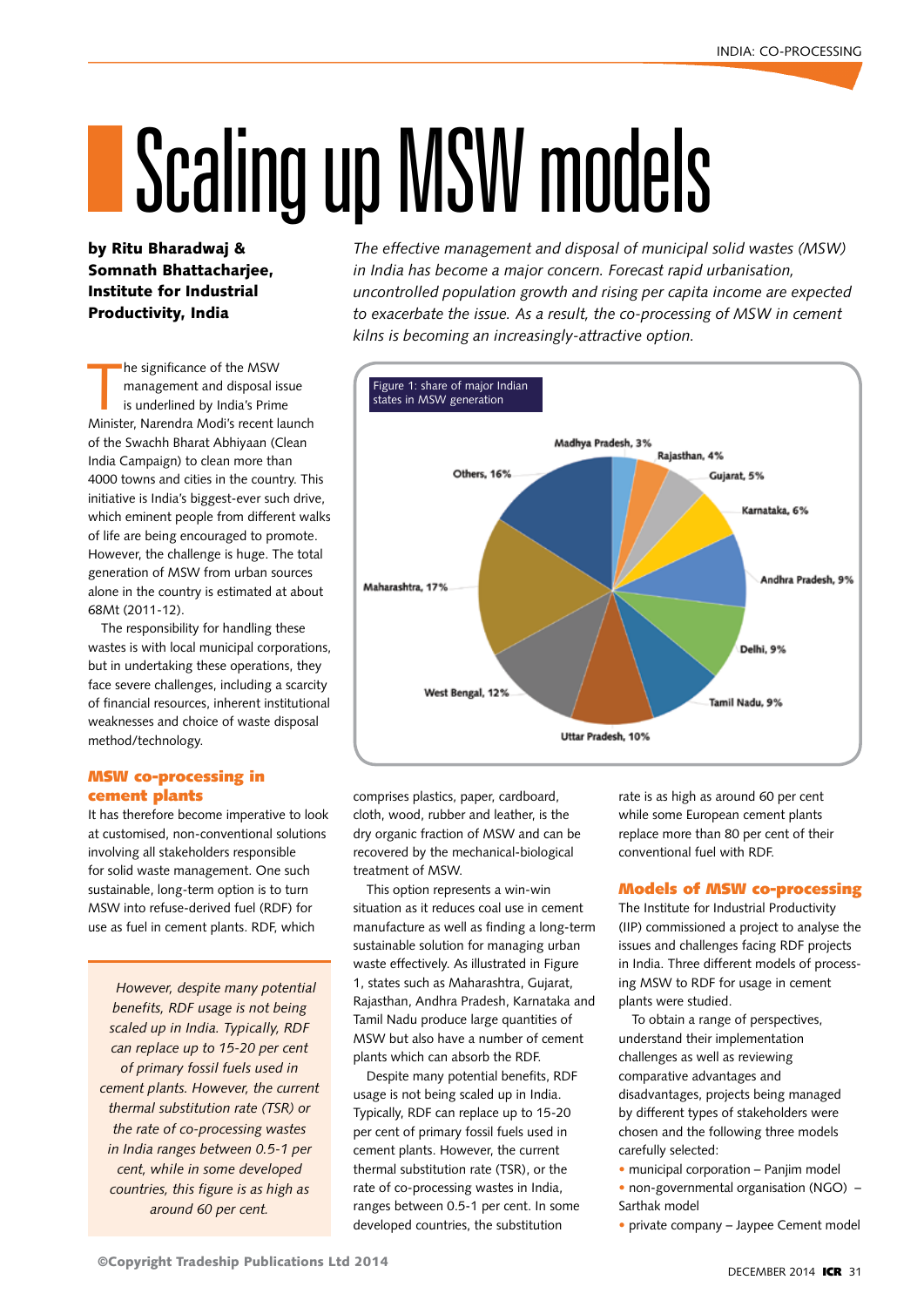Each model involves different actors in its operations, handles a different nature of waste and has varying degrees of mechanisation in its production process.

#### Panjim municipal corp model

Panjim, the capital of the Indian state of Goa, generates around 60tpd of waste – a figure that is rising at a rate of five per cent annually. To handle this waste effectively, primary segregation is carried out at the household level by providing separate bins for the collection of biodegradable and non-biodegradable wastes. Organic biodegradable waste is then composted in pits to produce manure. Non-biodegradable waste, which constitutes about 12 per cent of total waste, is further separated into recyclable and non-recyclable waste by the municipal authority.

About 0.8tpd of non-recyclable wastes can be processed as RDF. However, the facility generates an average of 0.36- 0.4tpd of RDF. Bales of RDF, which weigh about 100-110kg, are transported from the processing facility to cement companies for use as fuel.



Although the project has greatly enhanced the effectiveness of the city's waste management system, the model is not sustainable. While the total cost incurred by the municipality is INR1100 (US\$18)/t, it derives no revenues from this activity as the RDF is supplied to the cement companies free of charge. The revenues obtained through 'sanitation fees' levied by the municipality only cover 12-15 per cent of the project's total cost.

#### Sarthak NGO model

Bhopal is the capital of the Indian state of Madhya Pradesh. The city generates around 420-460tpd of MSW. About 5000 rag-pickers would regularly segregate the city's waste in a way that presented health hazards. Plastic waste, which constitutes around 14 per cent of the total waste, was dumped either at a centre near Bhopal or incinerated, with both practices highly detrimental to the environment and the city's inhabitants.

To improve the waste management system, as well as working conditions for the rag-pickers, Sarthak, a local NGO, initiated a MSW processing project supported by the Bhopal Municipal Corporation (BMC). BMC allocated land to Sarthak for solid waste management and the collection of plastic waste. This initiative was started in five of BMC's 70 management wards and is now being implemented in 21 wards, employing 1465 'Sarthak Karmis' (rag-pickers).

The NGO has expanded the waste collection and management capacity of the Sarthak Karmis and has also linked the rag-pickers with social security schemes. The Sarthak Karmis carry out the collection and segregation of wastes, which is then transported to a processing facility, where the waste is divided into 100kg bundles. This process generates 5-6tpd of RDF,

which is then sold to cement plants for INR5.50/kg (US\$0.09).

To date, nearly 2000t of plastic bags have been used as fuel in cement plants, saving nearly 5000t of GHG emissions from burning of plastic waste.

Furthermore, rag-pickers are employed in a job with a higher income than previously. Local cement companies have said that they are generally satisfied with the initiative, but caution that to be sustainable, cost effective and scalable this model must promote primary waste segregation at the household level.

#### Jaypee Cement private model

Chandigarh in northern India generates about 400tpd of solid waste. Jaypee Cement Industries has set up a highlymechanised system for waste collection and processing that caters for the safe disposal of around 70 per cent of the waste generated in the city. The segregated waste comprises of a mixture of plastic and textiles, which is processed and converted into RDF without any primary segregation.

While this model is based on an efficient technology, it is not financially viable for Jaypee. The company incurs INR2500/t in the processing of waste but only recovers around INR1750/t when selling the product.

Furthermore, Jaypee faces an additional significant obstacle in this project: an inadequate waste supply.

#### Comparison of waste management models

A typical waste management process is depicted in Figure 2, where the major stages are outlined as A, B, C and D. Primary segregation (A) is an important step in the development of an efficient waste management model.

### Table 1: management responsibility in different models

| Process stage | Panjim<br>(municipal corp)<br>model | Sarthak<br>(NGO)<br>model        | Jaypee<br>(private company)<br>model |
|---------------|-------------------------------------|----------------------------------|--------------------------------------|
| Α             | Household-source                    | Trained rag-pickers              | None                                 |
| B             | Municipal corp                      | Sarthak                          | Municipal authorities                |
|               | Municipal corp                      | Sarthak                          | Jaypee                               |
|               | State government                    | State pollution<br>control board | Jaypee                               |